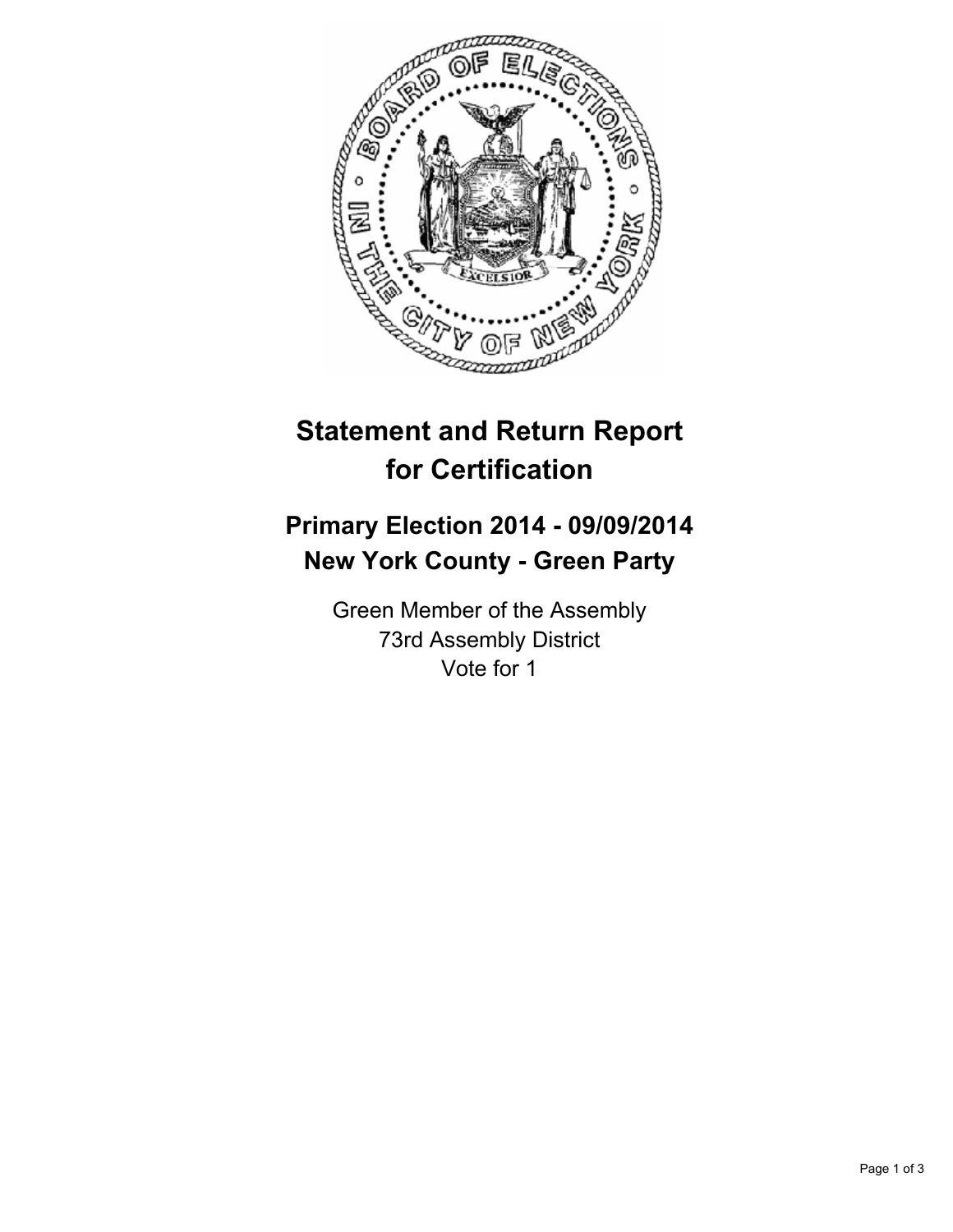

## **Assembly District 73**

| <b>PUBLIC COUNTER</b>                                    | 3        |
|----------------------------------------------------------|----------|
| <b>EMERGENCY</b>                                         | 0        |
| ABSENTEE/MILITARY                                        |          |
| <b>FEDERAL</b>                                           | 0        |
| <b>SPECIAL PRESIDENTIAL</b>                              | 0        |
| <b>AFFIDAVIT</b>                                         |          |
| <b>Total Ballots</b>                                     | 5        |
| Less - Inapplicable Federal/Special Presidential Ballots | $\Omega$ |
| <b>Total Applicable Ballots</b>                          | 5        |
| DAVID B. CASAVIS (WRITE-IN)                              |          |
| DONAL BUTTERFIELD (WRITE-IN)                             | 4        |
| <b>Total Votes</b>                                       | 5        |